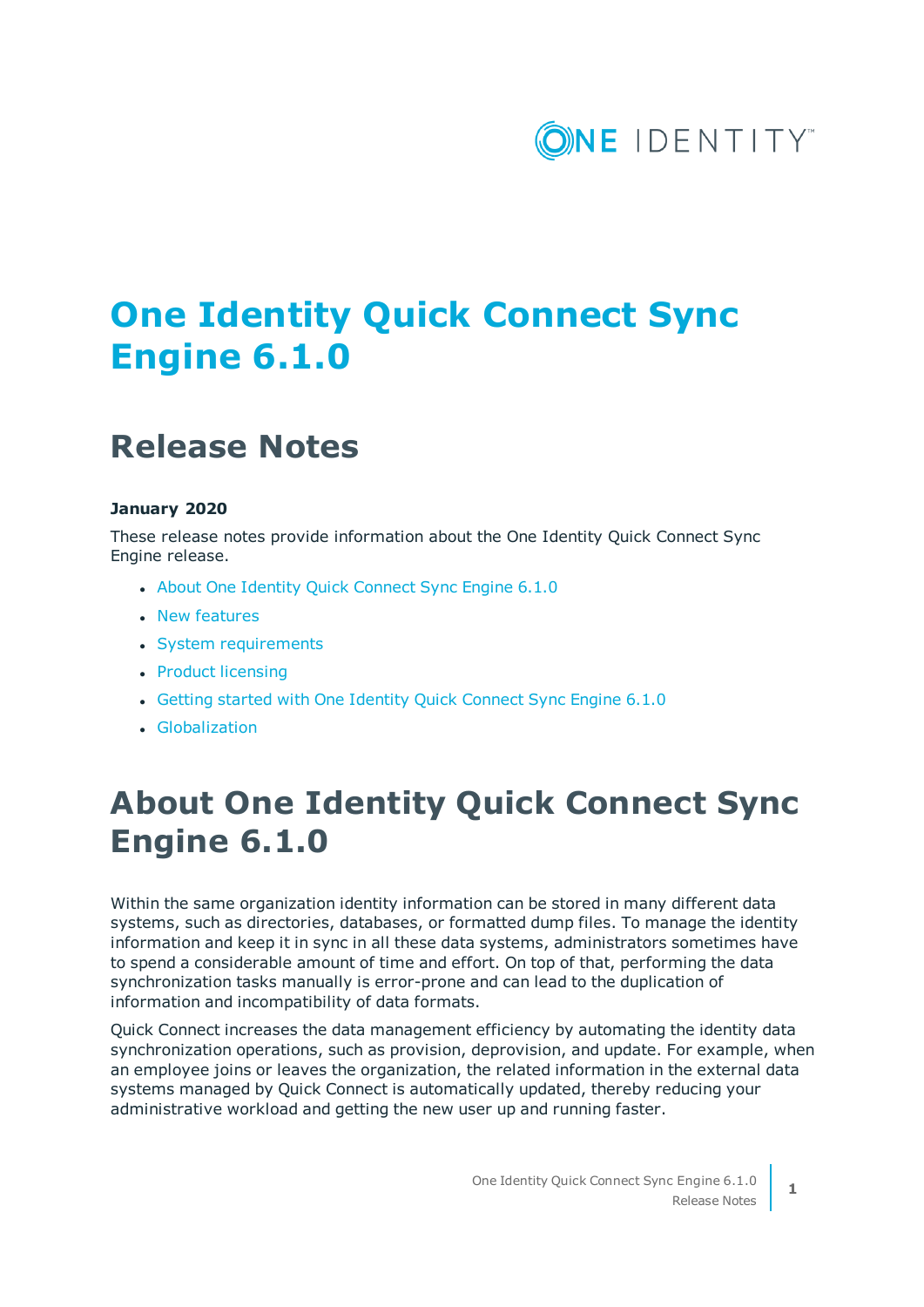The use of scripting capabilities provides a flexible way to automate day-to-day administration tasks and integrate the administration of managed data systems with other business processes. By automating regular synchronization tasks, Quick Connect allows administrators to concentrate on strategic issues, such as planning the directory, increasing enterprise security, and supporting business-critical applications.

Quick Connect includes a core module called One Identity Quick Connect Sync Engine and a number of connectors that enable One Identity Quick Connect Sync Engine to access external data systems to read and synchronize the identity information they contain.

Quick Connect allows you to automate the following operations:

- Provision users
- Update identity data
- Deprovision users
- Synchronize passwords

One Identity Quick Connect Sync Engine 6.1.0 is a maintenance release that adds a connector for One Identity Manager. See New [features](#page-1-0).

## <span id="page-1-0"></span>**New features**

New features in One Identity Quick Connect Sync Engine 6.1.0:

- Support to the latest Microsoft Windows Server operating systems
- Support to the latest .Net version
- $\bullet$  Support to TLS v1.2
- <span id="page-1-1"></span>• Security update- upgraded from MD5 to SHA

## **System requirements**

Before installing One Identity Quick Connect Sync Engine 6.1.0, ensure that your system meets the following minimum hardware and software requirements.

- One Identity Quick [Connect](#page-2-0) Sync Engine
- Quick [Connect](#page-3-0) Capture Agent
- **.** [Connector](#page-4-0) Access Service
- Data systems supported by built-in [connectors](#page-5-0)
- [Developing](#page-5-1) custom connectors
- Upgrade and [compatibility](#page-5-2)

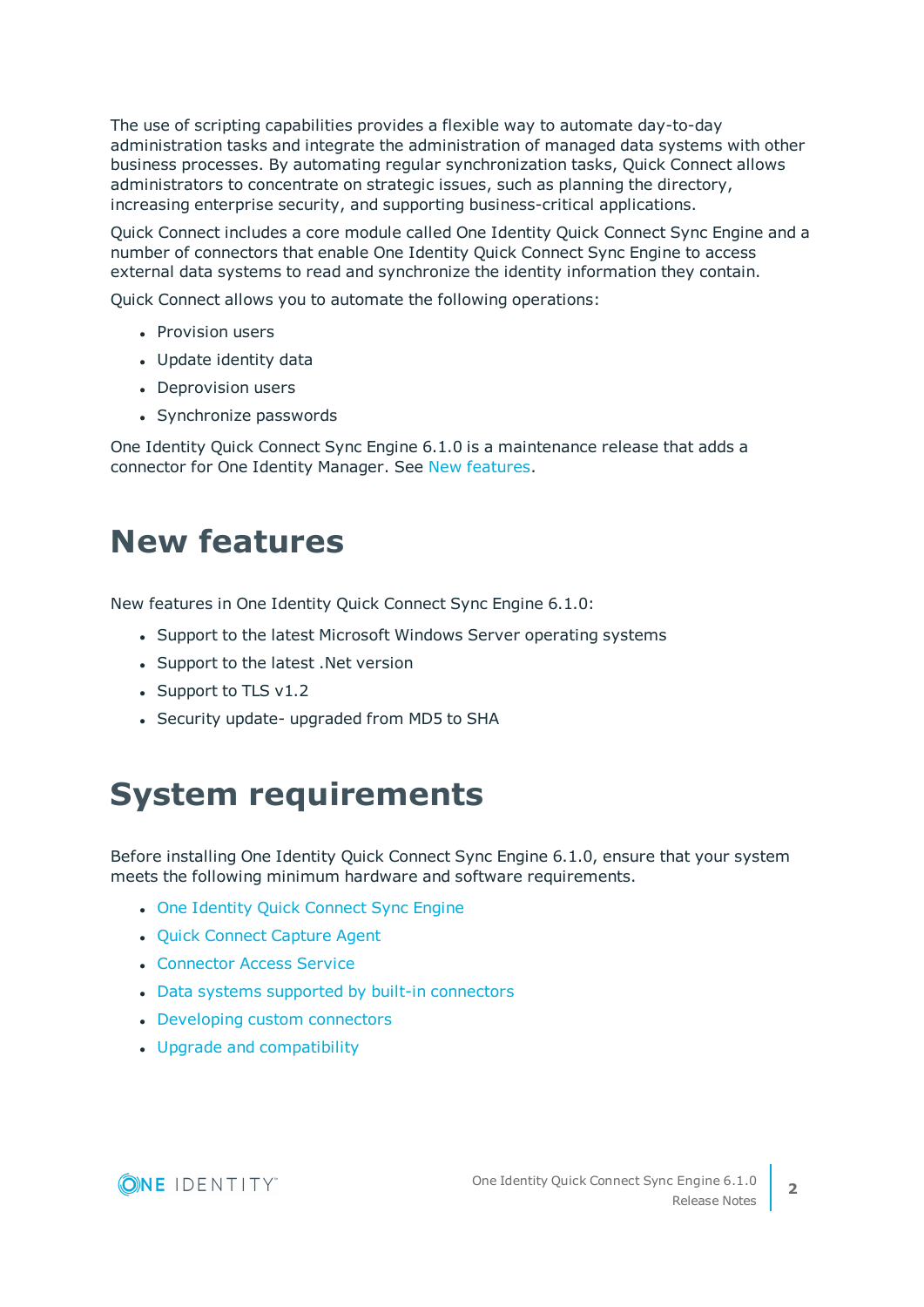## <span id="page-2-0"></span>**One Identity Quick Connect Sync Engine**

| <b>Requirement</b>                         | <b>Details</b>                                                                                                                                                                                                                  |
|--------------------------------------------|---------------------------------------------------------------------------------------------------------------------------------------------------------------------------------------------------------------------------------|
| Processor                                  | 1 GHz or faster, x32 and x64 architecture is supported.                                                                                                                                                                         |
| Memory                                     | 512 MB of RAM; 1 GB or more recommended.                                                                                                                                                                                        |
| Hard disk space                            | 250 MB or more of free disk space.                                                                                                                                                                                              |
| Operating system                           | You computer must run one of the following operating<br>systems with or without any Service Pack (both x86 and<br>x64 platforms are supported):                                                                                 |
|                                            | • Microsoft Windows Server 2019                                                                                                                                                                                                 |
|                                            | • Microsoft Windows Server 2016                                                                                                                                                                                                 |
|                                            | Microsoft Windows Server 2012 R2                                                                                                                                                                                                |
|                                            | • Microsoft Windows Server 2012                                                                                                                                                                                                 |
| Microsoft SQL Server                       | One of the following versions is required (32- or 64-bit)<br>edition, with or without any Service Pack):                                                                                                                        |
|                                            | • Microsoft SQL Server 2017                                                                                                                                                                                                     |
|                                            | • Microsoft SQL Server 2016                                                                                                                                                                                                     |
|                                            | - Microsoft SQL Server 2014 (Enterprise, Business Intel-<br>ligence, Standard, Web, or Express Edition)                                                                                                                         |
|                                            | Microsoft SQL Server 2012 (Enterprise, Business Intel-<br>ligence, Standard, Web, or Express Edition)                                                                                                                           |
|                                            | Quick Connect Sync Engine supports failover clustering for<br>the above-listed Microsoft SQL Server versions.                                                                                                                   |
| Microsoft .NET Framework                   | Microsoft .NET Framework 4.8                                                                                                                                                                                                    |
| <b>Quick Connect Capture</b><br>Agent      | To synchronize passwords from an Active Directory domain<br>to some other connected data system, you must install<br>Quick Connect Capture Agent on all domain controllers in<br>the source Active Directory domain.            |
|                                            | For more information, see the One Identity Quick Connect<br>Sync Engine Administrator Guide.                                                                                                                                    |
| <b>ActiveRoles Server ADSI</b><br>Provider | If you want to synchronize identities between ActiveRoles<br>Server and other connected systems, make sure that the<br>Quick Connect Sync Engine computer has one of the<br>following ActiveRoles Server ADSI Provider versions |

### **Table 1: One Identity Quick Connect Sync Engine**

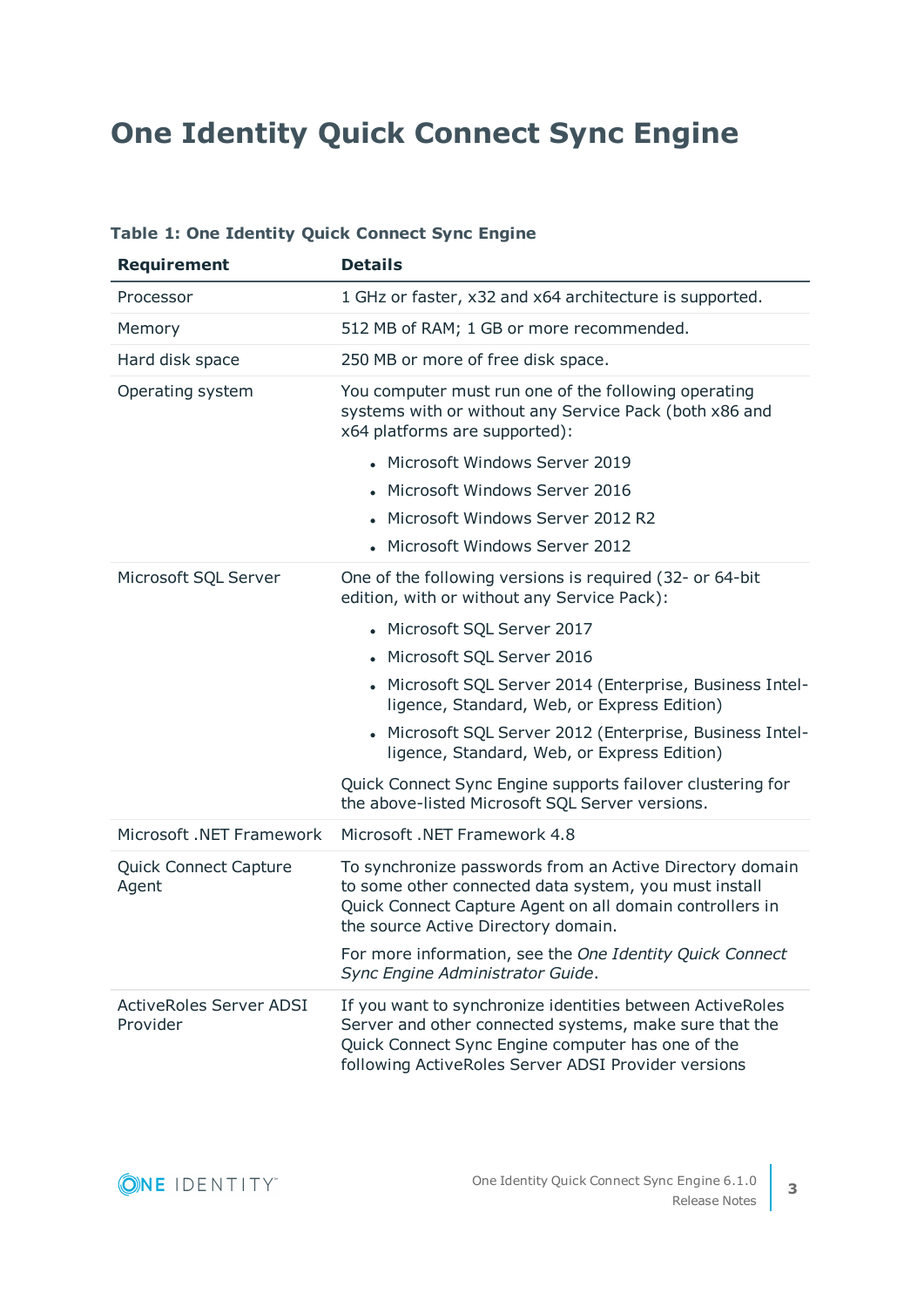| Requirement                                                            | <b>Details</b>                                                                                                                                                                                                                                                                 |
|------------------------------------------------------------------------|--------------------------------------------------------------------------------------------------------------------------------------------------------------------------------------------------------------------------------------------------------------------------------|
|                                                                        | installed:                                                                                                                                                                                                                                                                     |
|                                                                        | .7.4                                                                                                                                                                                                                                                                           |
|                                                                        | .7.3                                                                                                                                                                                                                                                                           |
|                                                                        | $-7.2$                                                                                                                                                                                                                                                                         |
|                                                                        | .7.1                                                                                                                                                                                                                                                                           |
|                                                                        | .7.0                                                                                                                                                                                                                                                                           |
|                                                                        | .6.9                                                                                                                                                                                                                                                                           |
| One Identity Manager DLLs                                              | To connect to One Identity Manager, Quick Connect Sync<br>Engine requires some Dynamic Link Library (DLL) files<br>supplied with Identity Manager. Before creating a<br>connection to Identity Manager make sure that Quick<br>Connect Sync Engine can access these DLL files. |
|                                                                        | For more information, see the One Identity Quick Connect<br>Sync Engine Administrator Guide.                                                                                                                                                                                   |
| <b>Federal Information</b><br>Processing Standard<br>(FIPS) algorithms | Quick Connect Sync Engine operates with support for<br>Federal Information Processing Standard (FIPS) algorithms<br>if the Windows operating system is configured to use the<br>FIPS algorithms for system cryptography.                                                       |

# <span id="page-3-0"></span>**Quick Connect Capture Agent**

|  |  |  | <b>Table 2: Quick Connect Capture Agent</b> |  |  |
|--|--|--|---------------------------------------------|--|--|
|--|--|--|---------------------------------------------|--|--|

| <b>Requirement</b>             | <b>Details</b>                                                                                                                                                                                                           |
|--------------------------------|--------------------------------------------------------------------------------------------------------------------------------------------------------------------------------------------------------------------------|
| Microsoft .NET Framework       | Microsoft .NET Framework 4.8                                                                                                                                                                                             |
| <b>Additional Requirements</b> | To synchronize passwords from an Active Directory domain<br>to some other connected data system, you must install the<br>Quick Connect Capture Agent on all domain controllers in<br>the source Active Directory domain. |
|                                | The domain controllers on which you install Quick Connect<br>Capture Agent must run one of the following operating<br>systems with or without any Service Pack (both x86 and<br>x64 platforms are supported):            |
|                                | • Microsoft Windows Server 2019<br>• Microsoft Windows Server 2016                                                                                                                                                       |

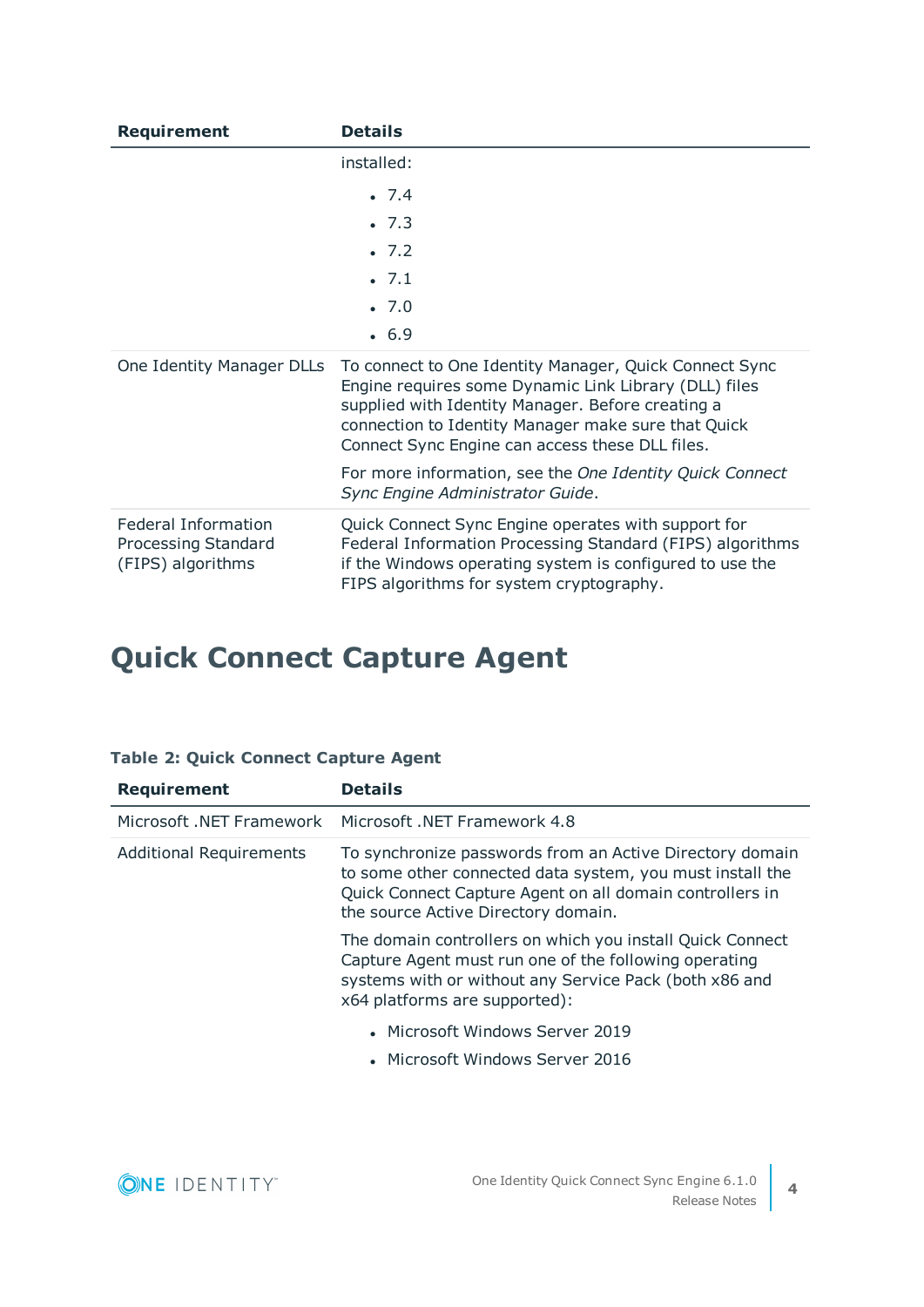| Requirement | <b>Details</b>                                                                               |
|-------------|----------------------------------------------------------------------------------------------|
|             | • Microsoft Windows Server 2012 R2                                                           |
|             | • Microsoft Windows Server 2012                                                              |
|             | For more information, see the One Identity Quick Connect<br>Sync Engine Administrator Guide. |

### <span id="page-4-0"></span>**Connector Access Service**

| <b>Requirement</b>                         | <b>Details</b>                                                                                                                                                                                           |
|--------------------------------------------|----------------------------------------------------------------------------------------------------------------------------------------------------------------------------------------------------------|
| Microsoft .NET Framework                   | Microsoft .NET Framework 4.8                                                                                                                                                                             |
| <b>Operating System</b>                    | The computer on which you plan to install Connector Access<br>Service must run one of the following operating systems<br>with or without any Service Pack (both x86 and x64<br>platforms are supported): |
|                                            | • Microsoft Windows Server 2019                                                                                                                                                                          |
|                                            | • Microsoft Windows Server 2016                                                                                                                                                                          |
|                                            | • Microsoft Windows Server 2012 R2                                                                                                                                                                       |
|                                            | • Microsoft Windows Server 2012                                                                                                                                                                          |
| <b>ActiveRoles Server ADSI</b><br>Provider | Only required if you plan to use the Active Roles Server<br>Connector.                                                                                                                                   |
|                                            | Make sure the computer has one of the following<br>ActiveRoles Server ADSI Provider versions installed:                                                                                                  |
|                                            | $-7.4$                                                                                                                                                                                                   |
|                                            | .7.3                                                                                                                                                                                                     |
|                                            | .7.2                                                                                                                                                                                                     |
|                                            | .7.1                                                                                                                                                                                                     |
|                                            | .7.0                                                                                                                                                                                                     |
|                                            | .6.9                                                                                                                                                                                                     |
| One Identity Manager<br><b>DLLs</b>        | Only required if you plan to use the One Identity Manager<br>Connector.                                                                                                                                  |
|                                            | Make sure the required Dynamic Link Library (DLL) files are<br>available. For details, see the One Identity Quick Connect<br>Sync Engine Administrator Guide.                                            |

### **Table 3: Connector Access Service**

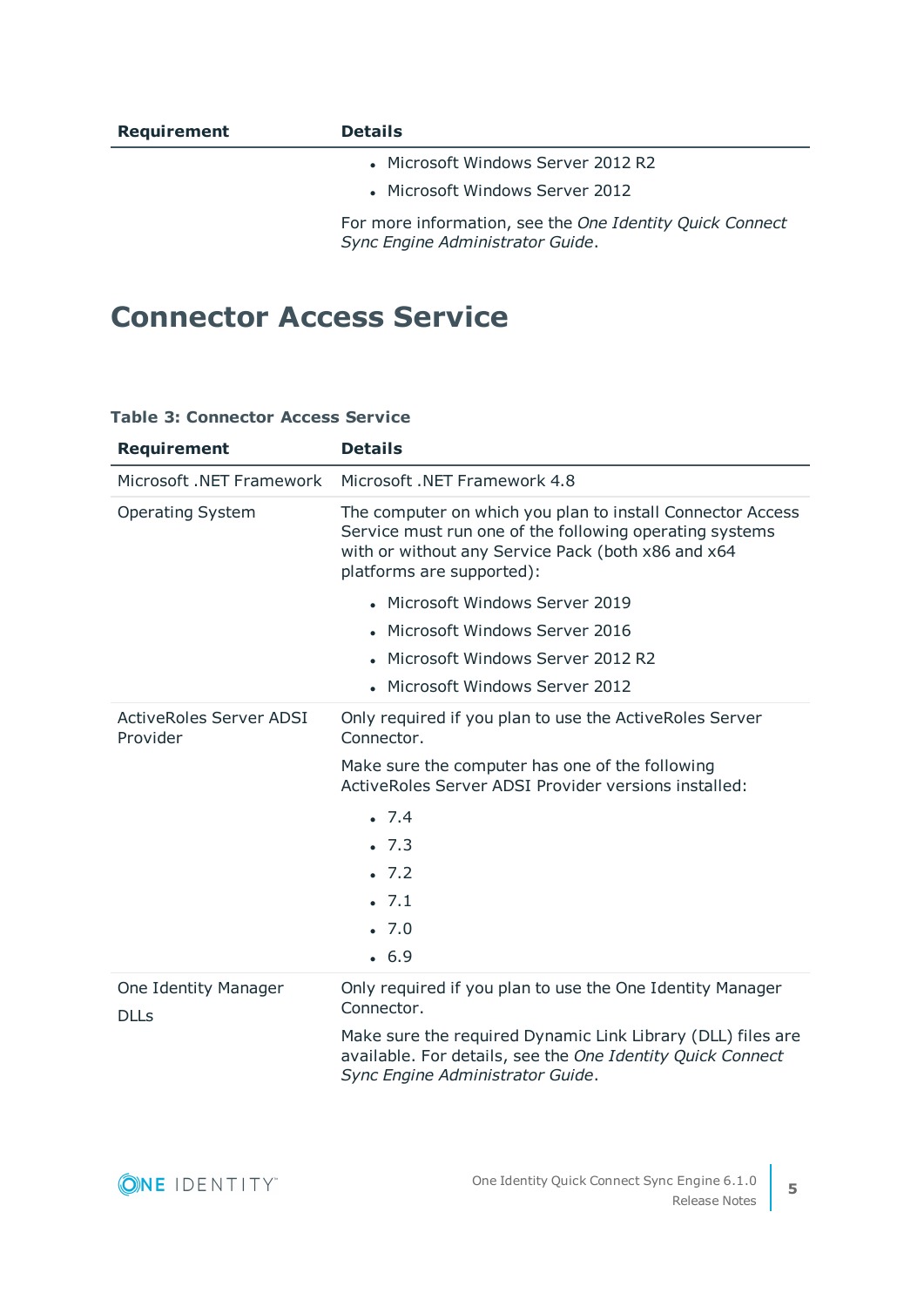## <span id="page-5-0"></span>**Data systems supported by built-in connectors**

### **Table 4: Data systems supported by built-in connectors**

| Requirement                    | <b>Details</b>                                     |
|--------------------------------|----------------------------------------------------|
| ActiveRoles Server Connector   | ActiveRoles Server 7.4, 7.3, 7.2, 7.1, 7.0, or 6.9 |
| One Identity Manager Connector | One Identity Manager 8.1, 8.0, or 7.0              |

### <span id="page-5-1"></span>**Developing custom connectors**

| <b>Requirement</b>        | <b>Details</b>                                                                                                                                  |
|---------------------------|-------------------------------------------------------------------------------------------------------------------------------------------------|
| Operating system          | You computer must run one of the following operating<br>systems with or without any Service Pack (both x86 and<br>x64 platforms are supported): |
|                           | • Microsoft Windows Server 2019                                                                                                                 |
|                           | • Microsoft Windows Server 2016                                                                                                                 |
|                           | • Microsoft Windows Server 2012 R2                                                                                                              |
|                           | • Microsoft Windows Server 2012                                                                                                                 |
| Microsoft Visual Studio   | One of the following versions with or without any Service<br>Pack:                                                                              |
|                           | • Microsoft Visual Studio 2019                                                                                                                  |
|                           | Microsoft .NET Framework Microsoft .NET Framework 4.8                                                                                           |
| Quick Connect Sync Engine | Quick Connect Sync Engine 6.1.0                                                                                                                 |

### **Table 5: Developing custom connectors**

### <span id="page-5-2"></span>**Upgrade and compatibility**

One Identity Quick Connect Sync Engine version 6.1.0 is upgradeable from version 5.3.0 or later. For instructions, see the *One Identity Quick Connect Sync Engine Administrator Guide*.

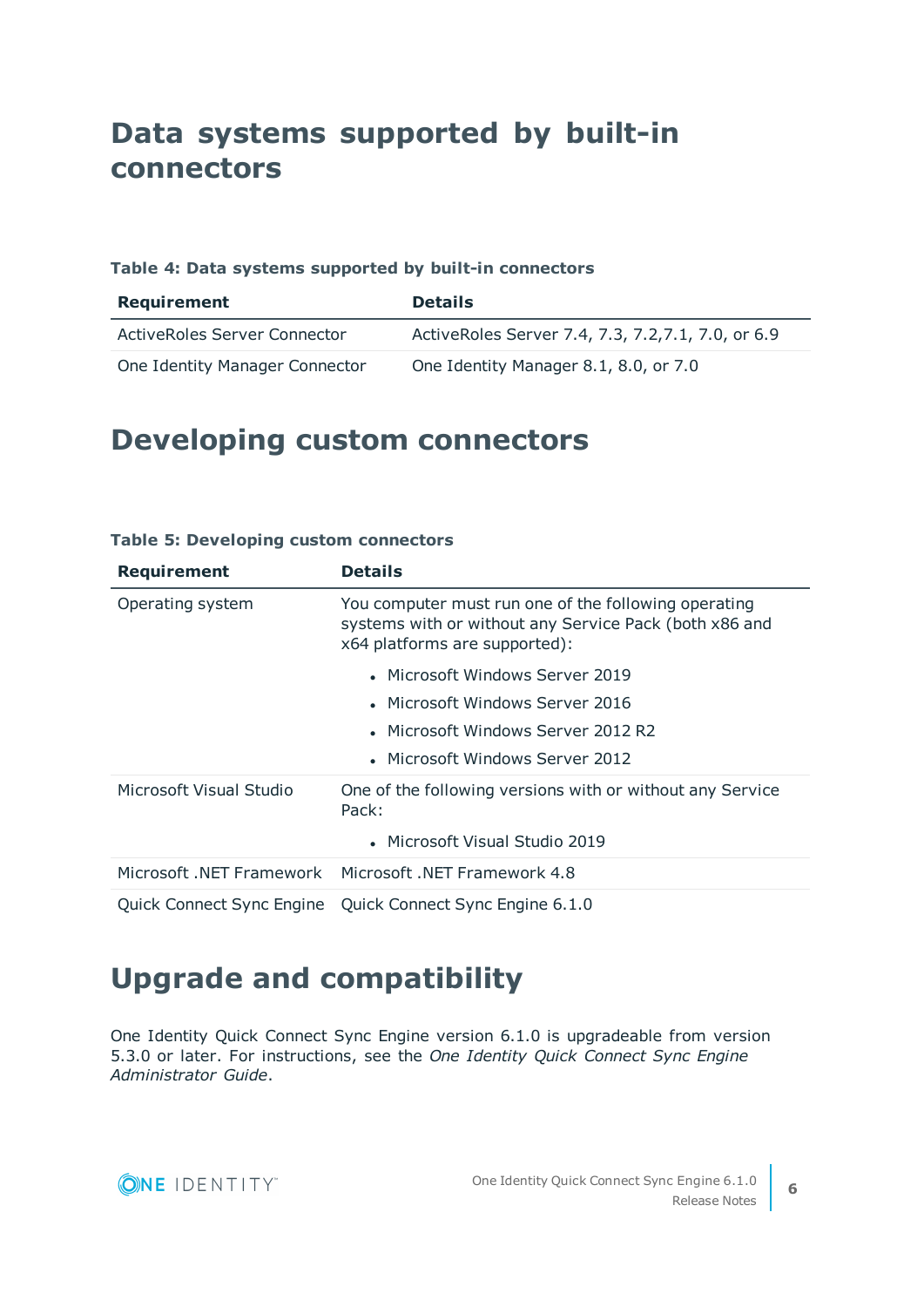# <span id="page-6-0"></span>**Product licensing**

Use of this software is governed by the Software Transaction Agreement found at [www.oneidentity.com/legal/sta.aspx](http://www.oneidentity.com/legal/sta.aspx). This software does not require an activation or license key to operate.

The product usage statistics can be used as a guide to show the scope and number of managed objects in QuickConnect Sync Engine.

# <span id="page-6-1"></span>**Getting started with One Identity Quick Connect Sync Engine 6.1.0**

For upgrade and installation instructions, see the *One Identity Quick Connect Sync Engine Administrator Guide* supplied with this release.

# <span id="page-6-2"></span>**Globalization**

This section contains information about installing and operating this product in non-English configurations, such as those needed by customers outside of North America. This section does not replace the materials about supported platforms and configurations found elsewhere in the product documentation. This release is Unicode-enabled and supports any character set. It supports simultaneous operation with multilingual data. This release is targeted to support operations in the following regions: North America, Western Europe and Latin America, Central and Eastern Europe, Far-East Asia, Japan.

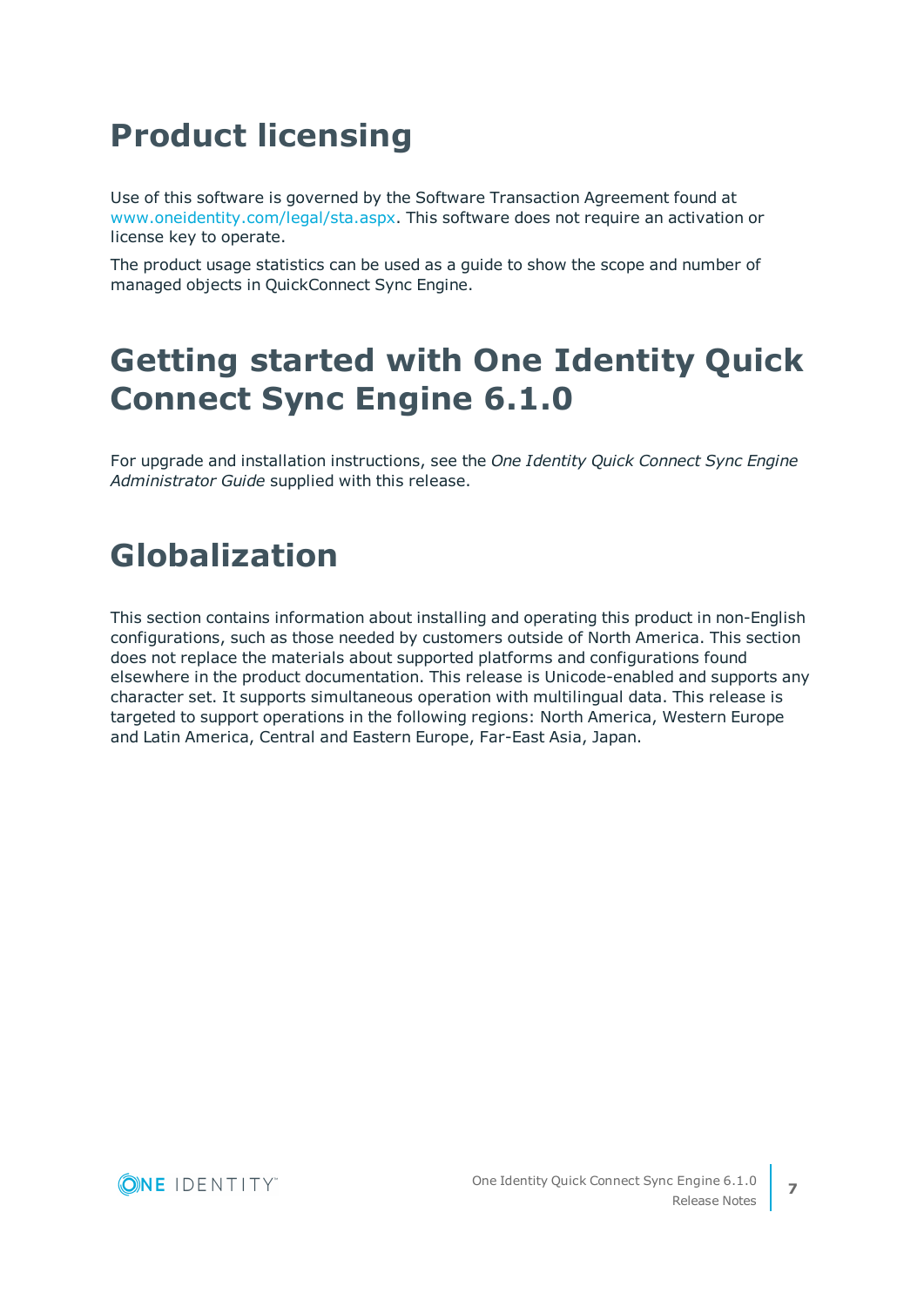## **About us**

## **Contacting us**

For sales or other inquiries, visit <https://www.oneidentity.com/company/contact-us.aspx> or call +1-800-306-9329.

### **Technical support resources**

Technical support is available to One Identity customers with a valid maintenance contract and customers who have trial versions. You can access the Support Portal at [https://support.oneidentity.com/.](https://support.oneidentity.com/)

The Support Portal provides self-help tools you can use to solve problems quickly and independently, 24 hours a day, 365 days a year. The Support Portal enables you to:

- Submit and manage a Service Request
- View Knowledge Base articles
- Sign up for product notifications
- Download software and technical documentation
- View how-to-videos at [www.YouTube.com/OneIdentity](http://www.youtube.com/OneIdentity)
- Engage in community discussions
- Chat with support engineers online
- View services to assist you with your product